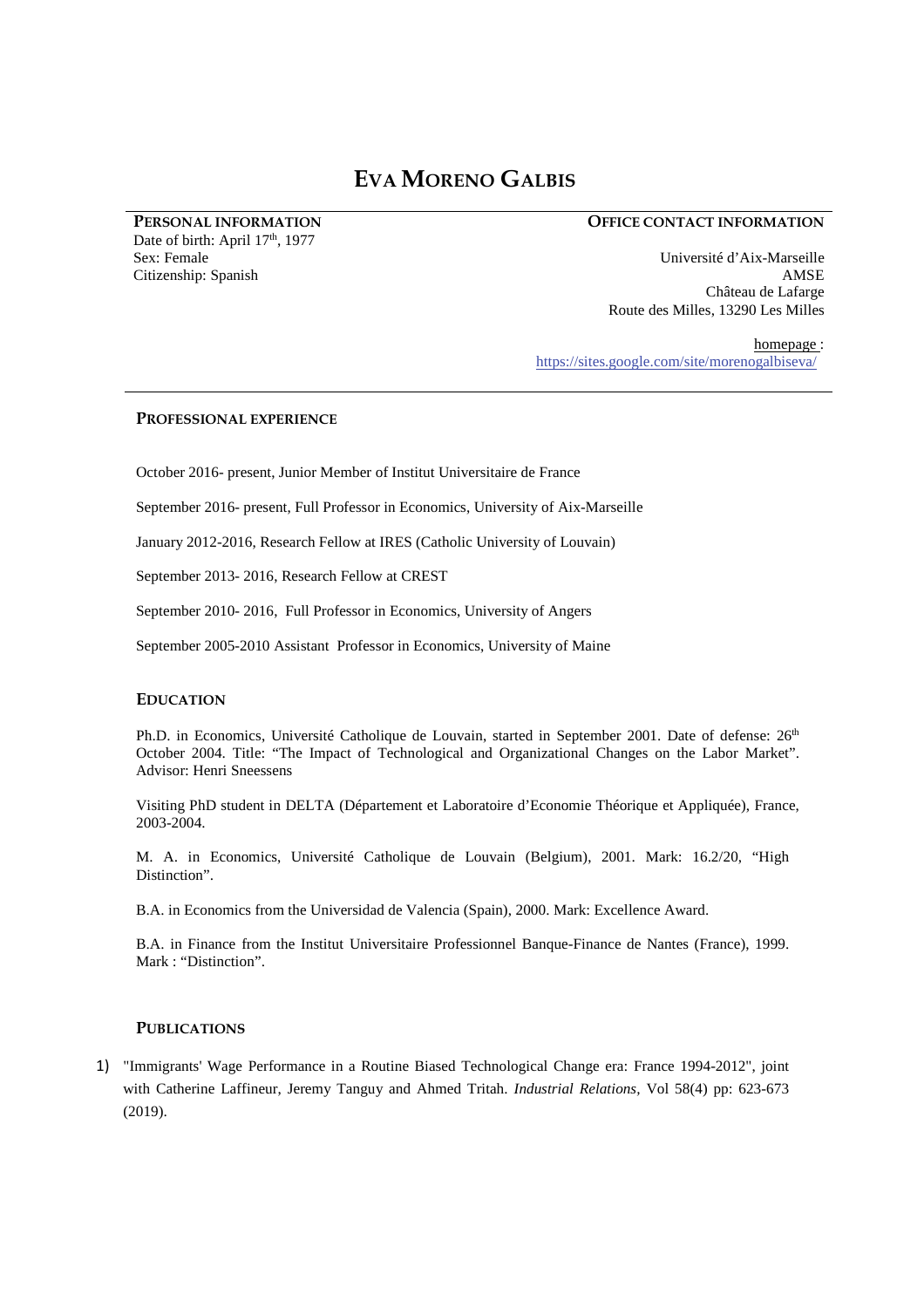- 2) "Effects of immigration in frictional labor markets: theory and empirical evidence from EU countries", joint with A. Tritah, *European Economic Review*, vol. 84, pp. 76-98 (2016)*.*
- 3) "Retirement decisions in the presence of technological change: a theoretical and an empirical approach", joint with P.J. Messe and F.C. Wolff, *IZA Journal of Labor Economics* vol 3, article 8 (29<sup>th</sup> September 2014)
- 4) "Job Polarization and Aging Economie", joint with T. Sopraseuth, *Labour Economics,* vol 27, pp. 44-55 (2014).
- 5) " Does the growth process discriminate against older workers?", joint with F. Langot. . *Journal of Macroeconomics,* vol. 38: 286-306 (2013)
- 6) "The impact of TFP growth on the unemployment rate: does on-the-job training matter?", *European Economic Review*, Volume 56, pp. 1692-1713 (2012).
- 7) "Optimal time switching from tayloristic to holistic workplace organization?" joint with T. Vallée, *Structural Change and Economic Dynamics,* Volume 22, 238-246 (2011)
- 8) "Labor market institutions and technological employment", joint with A. Cheron and F. Langot, *Economica*, Vol 78, Issue 309, 159-186 (2011).
- 9) "Evidence on new technologies and wage inequality in France", joint with F.C. Wolff, *Applied Economics*, 43(7) 855-: 872 (2011).
- 10) "Comparing the effect of labor market institutions in the US and France along the technological revolution", *Annales d'Economie et de Statistique*, number 95/96, 139-166 (2009).
- 11) "New technologies and the gender wage gap: Evidence from France", joint with F.C. Wolff, *Industrial Relation/Relations Industrielles*, vol. 63(2): 317-342 (2008).
- 12) "Reorganization of firms and job stability: a theoretical approach", *Labour*, Vol. 21, issue 3, pp. 389-418 (2007).
- 13) "The Impact of Technological and Organizational Changes on Labor Flows. Evidence on French Establishments", joint with P. Askenazy, *Labour*, Vol. 21, issue 2, pp. 265-300 (2007).
- 14) "Low-Skill Unemployment, Capital-Skill Complementarity and Embodied Technical", joint with H.R. Sneessens, *Louvain Economic Review,* Vol. 73, issue 3, pp. 241-272 (2007).
- 15) "Unemployment and Endogenous Growth with New Technologies-Skill Complementarity", *Economic Modelling,* Vol. 23, pp. 364-386 (2006).

#### **In French**

16) "L'impact des changements technologiques et organisationnels sur les flux de main d'oeuvre. Etude sur des établissements français", joint with P. Askenazy, *Revue Economique*, Vol 5, issue 3, may 2005

#### **In Spanish**

17) "Difusión tecnológica, productividad y cambio organizativo", joint with C. Camacho*, Cuadernos de Economía*, November 2006.

#### **BOOKS**

- "Productivity Puzzles in Europe". Editors : Philippe Askenazy, Lutz Bellmann, Alex Bryson and Eva Moreno Galbis. Septembre 2016 *Oxford University Press*. ISBN 9780198786160.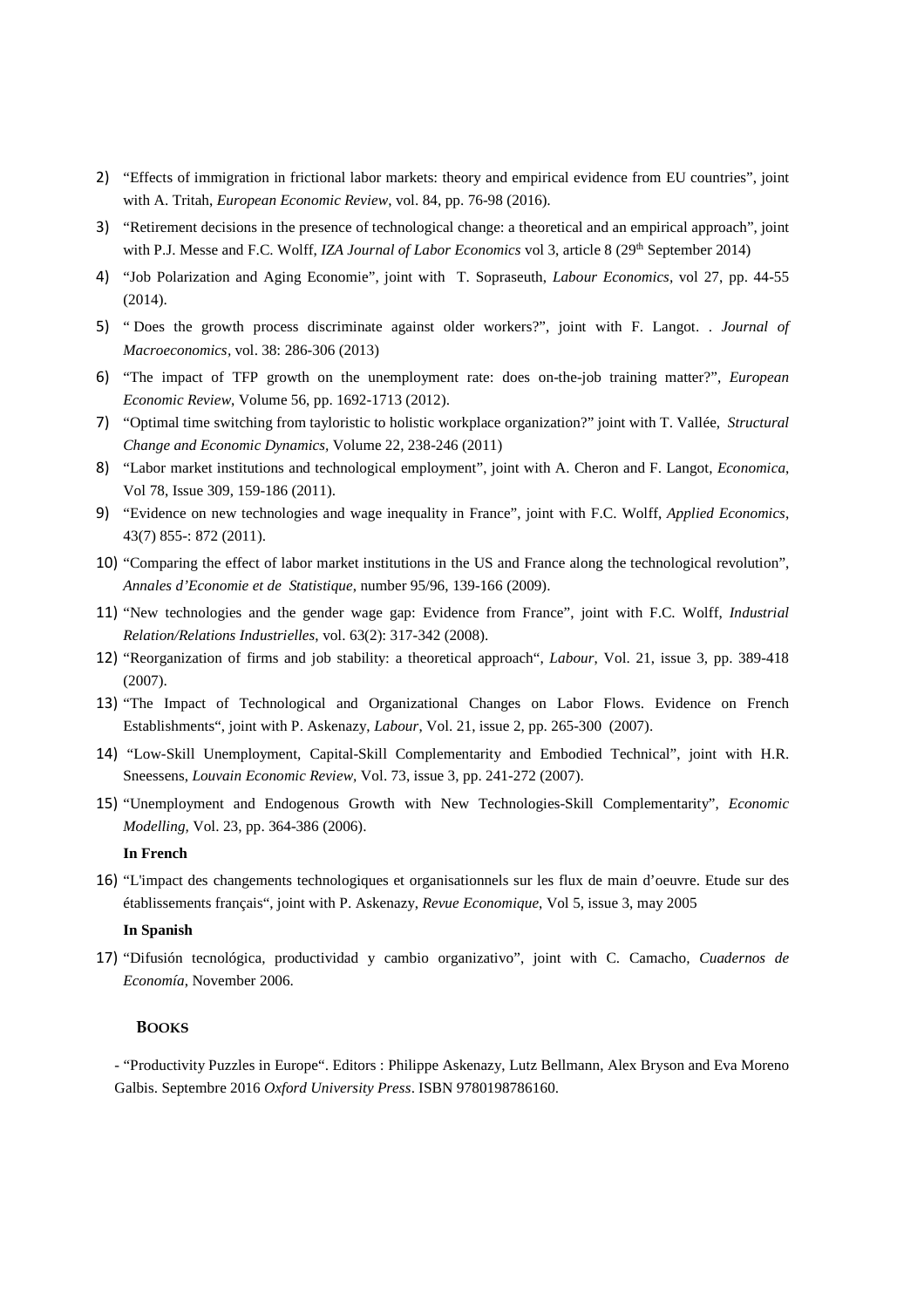### **WORK IN PROGRESS**

- "Informal sector: Stepping-Stone or Dead End for Immigrants ?" joint with Franck Malherbet and Mustafa Ulus

- "Network matching efficiency along the economic cycle: evidence from immigrants in France", joint with F.C. Wolff and A. Herault. AMSE WP 2018-32

- " Social ties and the influence of public policies on individual opinions: The case of same-sex marriage laws", joint with Sylvie Blasco and Jeremy Tanguy

- "Differences in working conditions between natives and immigrants: preferences vs. outside employment opportunities" AMSE WP 2019-08.

- "The Spanish productivity puzzle in the Great Recession" with Laura Hospido. IZAWorking paper No.8891

# **PhD SUPERVISION AND HDR**

Since September 2015: Arnaud Herault.

2011-2015: Co-advisor of the PhD student Catherine Laffineur (University of Paris Dauphine).

November 2016: Member of the PhD committee of Antoine Bonleu (Aix-Marseille University) November 2015: Member of the HDR Committee of Pascale Petit 2013 Member of the PhD committee of Remy Lecat (Bank of France)

# **RESARCH PROJECTS**

- 2012-2014 "Productivity during the crisis 2008-2012". Coordinator of the Spanish team. Project financed by the CEPREMAP and supervised by Philippe Askenazy.
- 2006-2008 Coordinator of the research project "*Nouvelles conditions de travail, salaire et satisfaction"*. Project financed by the DARES (« Ministère de l'Emploi, de la Cohésion Sociale et du Logement »).
- 2006-2009 Scientific coordinator of the research axe :« Changement technologique et inégalités salariales », belonging to the project du projet "*L'impact de la Globalisation sur les Possibilités de Croissance Régionale et le Fonctionnement du Marché du Travail*" (supervised by François Langot). Project financed by the French region Pays de la Loire.
- 2005-2006 Coordinator of a project aimed at using the REPONSE survey 2005 : "Pratiques organisationnelles innovatrices, politiques de rémunération du travail innovantes et productivité/performance des établissements ". Project financed by the DARES (« Ministère de l'Emploi, de la Cohésion Sociale et du Logement »)

## **SCIENTIFIC RESPONSABILITIES, AWARDS, CONFERENCES AND INVITATIONS**

#### SCIENTIFIC COMMITTEES AND ORGANIZING COMMITTEES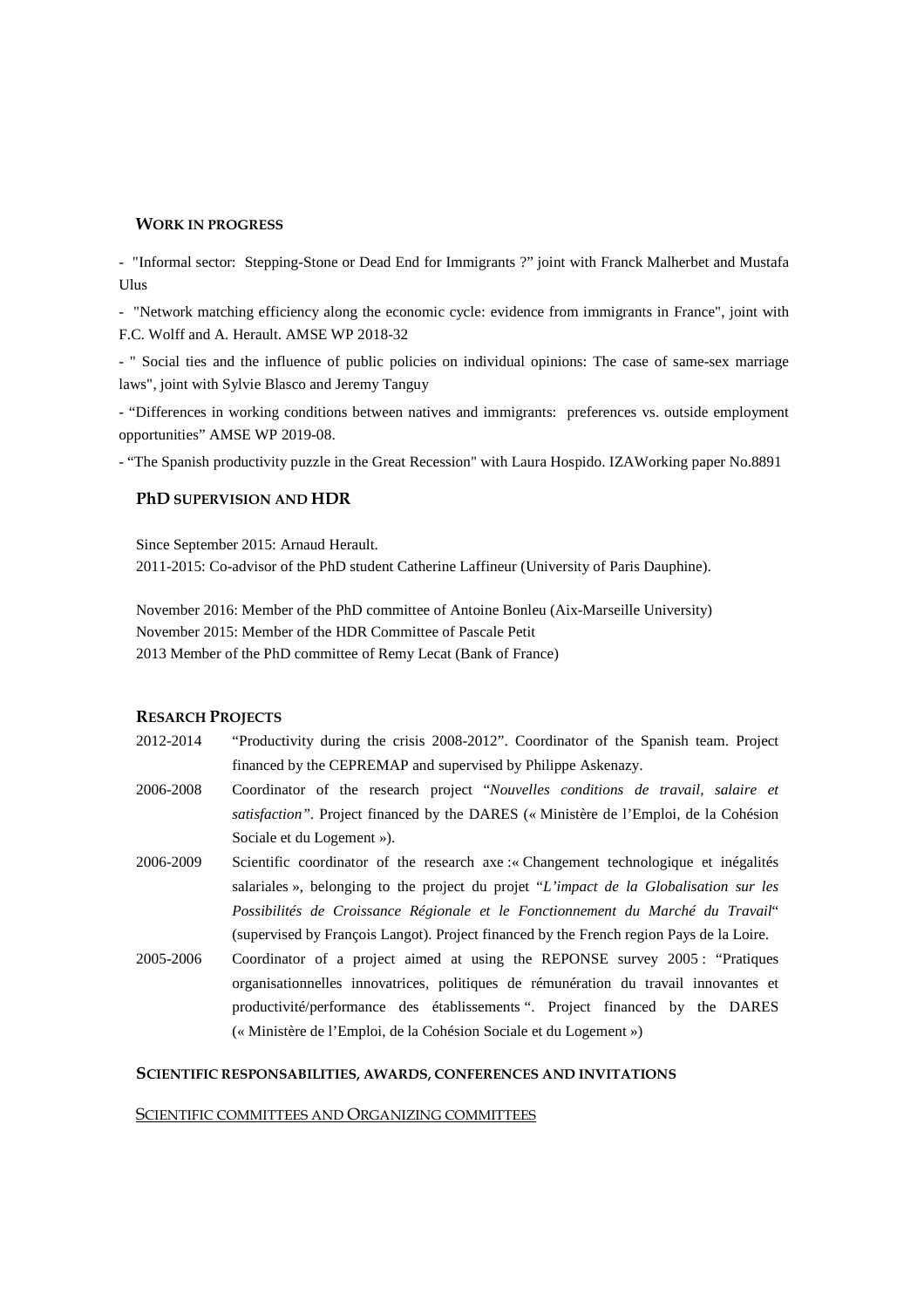**Member of the Organizing Committee.** Journées de Microéconomie Appliquée 2017 (Le Mans) **Member of the Scientific Committee.** ADRES Doctoral Conference, 2015-2018.

**Member of the Scientific Committee.** Conference "Health and Labour", organized by the Research Federation TEPP (Labor, Employment, Public Policy), September 2013.

**Member of the Scientific Committee of the T2M Network**, Theories and Methods in Macroeconomics Network. **2012-2018**

**Co-organiser** of the SAM Workshop "Search, Matching and Quantitative Economics", May 2018, Aix-Marseille University.

**Co-organiser** of the SAM Workshop "Topics on Search and Matching", December 2012, University of Rouen.

**Co-organiser** of the Conference "Theories and Methods in Macroeconomics 2010", University of Maine.

# VISITINGS TO FOREIGN INSTITUTIONS

**April-July 2017:** University of Stanford (U.S.A) **April 2016**: University of Galattasaray (Turkey) **May 2015**: Catholic University of Louvain (Belgium) **February 2013**: Bank of Spain **April 2013**: Bank of Spain **November 2012**: Catholic University of Louvain (Belgium) **May 2011**: Catholic University of Louvain (Belgium)

#### REFEREE ACTIVITY FOR THE FOLLOWING REVIEWS:

Journal of Public Economic Theory; Health Economics; Labour Economics; Journal of Economic Surveys; Economica; Annales d'Economie et Statisitque; Journal of Economics of Ageing; Louvain Economic Review; Fiscal Studies; Journal of Economics and Business; Oxford Economic Papers; Economic Modelling; Revue Economique; Labour Economics; Journal of Macroeconomics; Journal of Economic Behavior & Organization; Revue Française d'Economie; Revue Économique; Travail et Emploi.

#### HONORS, AWARDS, SCHOLARSHIPS AND FELLOWSHIP

**Since 2016-** Junior member of the Institut Universitaire de France

**Since 2012**- Prime d'Excellence Scientifique

**2003-2004:** Training Sites Marie Curie Fellowship for visiting DELTA, European Commission.

**2001-2003:** Scholarship awarded by Fundación Ramón Areces, Spain.

**2000-2001:** Scholarship awarded by Banco de España, Spain.

# **CONFERENCES**

• IZA (Bonn, Germany), **'6th IZA Summer School in Labor Economics '**, 7st –13th April 2003.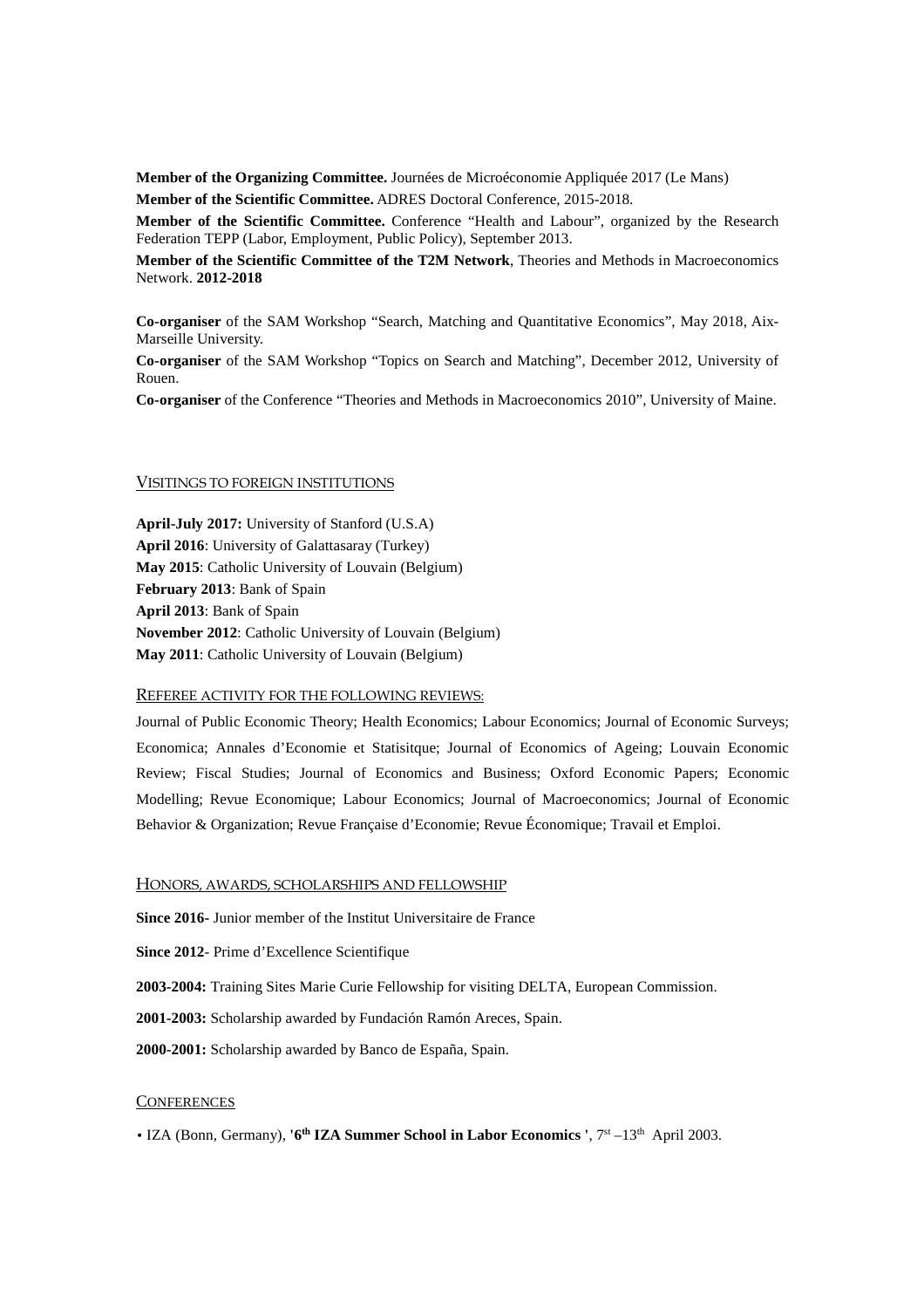• Université Catholique de Louvain (Louvain, Belgium), **'Belgian Day of Labor Economists'**, May 2003.

• AFSE (Paris, France), **'Congrès Annuel de l'Association Française de Science Economique'**, 16<sup>th</sup> -17<sup>th</sup> September 2004.

• Universidad de Navarra (Pamplona, Spain), **'XXIX Simposio de Análisis Económico'**, 16th -18th December 2004.

- Verone (Italy), **'European Society of Population Economics'**, 22 nd 24 th June 2006.
- Université du Maine, « SAM Wrokshop », 7 décembre 2011
- Université de Rennes 1 "Summer School on Urban Segregation",  $9<sup>th</sup> -12<sup>th</sup>$  june 2014.

• Université de Rennes 1 "Summer School on Social Interactions and Urban Segregation", 27<sup>th</sup> -29<sup>th</sup> june 2015.

• Université de Rennes 1 "Summer School on Social Interactions and Urban Segregation",  $7<sup>th</sup>$  -8<sup>th</sup> june 2016.

- **'Society of Economic Dynamic '**, **2008, 2010, 2011**
- **'European Association of Labour Economists Conference", 2003, 2004, 2005, 2006, 2007, 2008, 2010, 2016**
- **'Society of Labor Economists Conference" 2004, 2005, 2007, 2009, 2010, 2014, 2015**
- **'Journées de Microéconomie Appliquées', 2006, 2018**

• **'Théorie et Méthodes Macroéconomiques (T2M)'**, **2004, 2006, 2009, 2010, 2012, 2013, 2014, 2015, 2016, 2018**

- **'Search and Matching Network Conference", 2011, 2012, 2013, 2014, 2015, 2016, 2018**
- **Public Economic Theory Conference, 2012, 2014, 2016**

#### SEMINARS

- Fédération Jourdan (Paris, France), 'Lunch Seminar', 4<sup>th</sup> November 2003.
- Laboratoire d'Economie Nantais (Nantes, France), 'Séminaire d'Economie', 27<sup>th</sup> November 2003.
- EUREQua (Paris, France), 'Séminaire Marché du Travail', 5<sup>th</sup> December 2003.
- Fédération Jourdan (Paris, France), 'GDT Travail et Inégalités', 21 st May 2004.
- Institut National de Statistique (INSEE), 'Séminaire de Recherche', 20<sup>th</sup> january 2005.
- Centre d'Etudes de l'Emploi (CEE), 'Séminaire REMMI', 18th february 2005.
- Laboratoire d´Économie Nantais (Nantes, France), 'Séminaire d'Economie', 10th march 2005.
- EUREQua (Paris, France), 'Séminaire Marché du Travail', 22nd January 2006.
- Universidad de Málaga, 'Advances in the Analysis of Labor Markets with Frictions Workshop', 26-27 march 2009.
- Catholic University of Louvain, "IRES Research Seminar" 12<sup>th</sup> may 2011.
- Université de Rennes 1 « Séminaire du CREM », 15 décembre 2011
- Unversity of Luxembourg « CREA lunch seminar », 18th december 2012.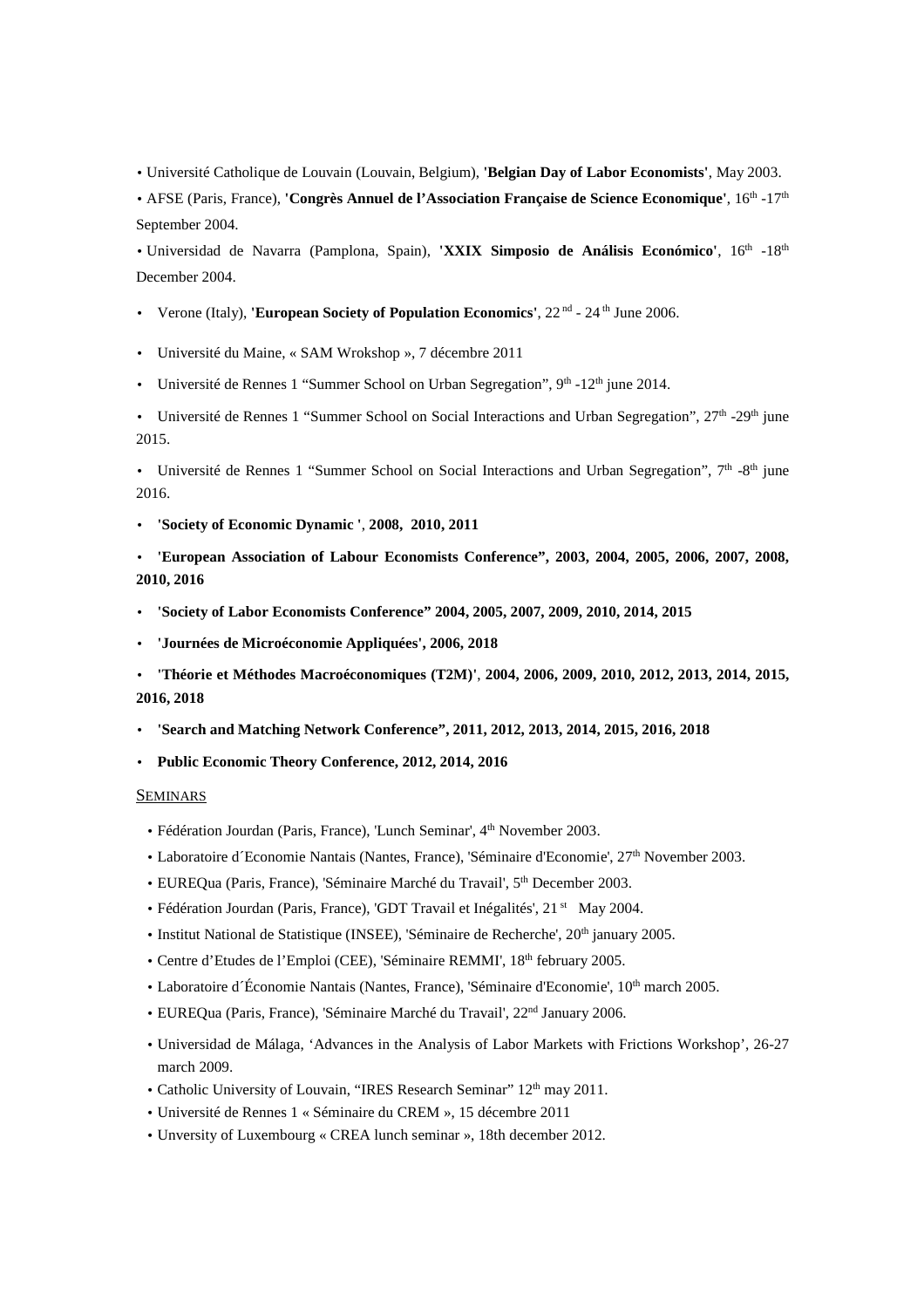- National Institut of Economic and Social Research Workshop, London, 15<sup>th</sup> July 2014.
- Université de Nancy "Séminaire d'Economie", 28th November 2014
- Université de Paris Dauphine, « Séminaire DIAL », 8<sup>th</sup> December 2014
- Université Catholique de Louvain, « Workshop in Honour of Henri Sneessens », 18th May 2015
- Université de Paris Sud, « Séminaire RIM », 2 june 2016

#### **CURRENT AND PAST AMINISTRIVE TASKS**

| 2018-     | Head of the Magistère Ingénieur Economiste, Aix-Marseille University                                                                                             |
|-----------|------------------------------------------------------------------------------------------------------------------------------------------------------------------|
| 2018-     | Member of the Doctoral School Coundil                                                                                                                            |
| 2018-     | Member of the PhD Committee of the AMSE Doctoral Program                                                                                                         |
| $2015 -$  | Elected member of the National University Council (CNU), Economics.                                                                                              |
| 2015-2016 | Director of the Doctoral School in Economics and Management at the University of<br>Angers                                                                       |
| 2014-2016 | Vice-director of the Doctoral School in Economics and Management at the University of<br>Angers                                                                  |
| 2014-2016 | Elected member representing the University of Angers at the "Commission Régionale"<br>SHS Pays de la Loire" (Regional Committee of Social Science)               |
| 2014-2016 | Elected member representing the University of Angers at the "Organisations, Territoires"<br>et Sociétés" Department of the University Bretagne-Pays de la Loire. |
| 2012-2016 | Member of the Direction Council of GRANEM.                                                                                                                       |
| 2011-2015 | Elected member of the Administrative Council of the Faculty of Law and Economics,<br>University of Angers.                                                       |
| 2007-2010 | Elected member of the Scientific Council of the University of Le Mans.                                                                                           |
| 2007-2010 | Organizer of the weekly GAINS seminar (University of Maine).                                                                                                     |
| 2004-2005 | Organizer of the Macroeconomic seminar, IRES, Catholic University of Louvain.                                                                                    |

#### Recruitment Committees

University of Maine (2007, 2009, 2010), University of Angers (2013, 2014, 2015), University of Nantes (2012), University of Cergy (2014, 2015), University of Lille 1 (2015), Aix-Marseille University (2018)

#### **TEACHING**

# **Current teaching**

 Licence degree: Contract Theory (24h CM) Master degree: Labour Economics (24h CM)

#### **Past teaching**

 Faculty of Law and Economics (University of Angers): Macroeconomics (24h CM in L2) ; Labor Economics (24h CM in L3) ; Microeconomics (35h CM+20h TD in L1 Math-Physique-Chimie-Informatique-Économie); Labor Economics and Active Labor Market Policies (20h CM, M2); Technological and Organizational Changes (20h CM, M2); Economics of Social Protection (24h CM, L3); Macroeconomic environment (20h CM, M1) ; Introductory economics (30h CM, M1 CAPES SES); Introduction to disciplinary research (26h CM, M2 CAPES SES)

IUT du Mans: Economic Systems and Structures (L1 IUT); Market and Prices (L1 IUT).

Faculty of Law and Economics (University of Maine): Labor Market Dynamics (M2);

Macroeconomics of the Labor Market (M1).

ENSAE: Supervision of a work group in the ENSAE.